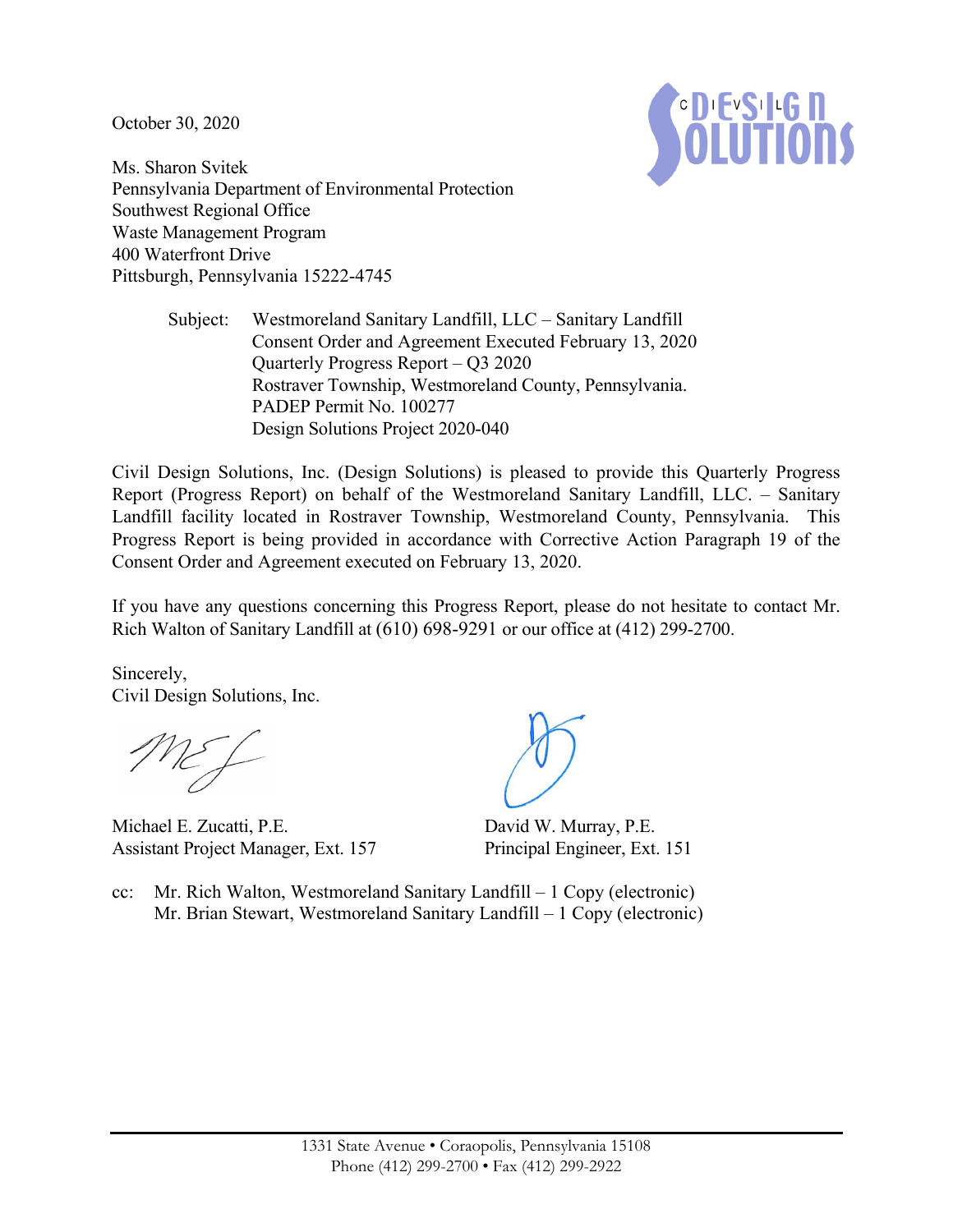This Quarterly Progress Report (Progress Report) has been prepared for the Westmoreland Sanitary Landfill facility (Sanitary Landfill) as required by Corrective Action Paragraph 19 of the Consent Order and Agreement (COA) executed February 14, 2020. The following sections present a description of actions to achieve compliance with the COA, activities planned for the next calendar quarter, applicable material problems or delays, leachate disposal and a summary of any marketing correspondence with alternative appropriately permitted disposal facilities.

## **Compliance Actions**

WSL received a Second Technical Comment Letter on July 17, 2020 from the PADEP regarding the Leachate Minor Permit Modification (Permit Modification #1) submitted on February 19, 2020. A first response to comments was submitted on June 10, 2020. A second response to comments was prepared and submitted to the PADEP on August 17, 2020. WSL received a Third Technical Comment Letter on August 28, 2020. A third response was submitted to the PADEP on September 10, 2020. WSL received a Bond Demand Letter from the PADEP on September 11, 2020 requesting submittal of the additional financial assurance required by Permit Modification #1.

## **Next Quarter Planned Activities (Q4 2020)**

During the next calendar quarter, WSL intends to continue to market appropriately permitted leachate disposal facilities. Prior to initiating disposal at any new facility, WSL will request written approval from the PADEP in accordance with Correction Action Paragraph 5. Additionally, WSL will submit the required financial assurance required by Permit Modification #1 and anticipates receiving approval from the PADEP for Permit Modification #1.

### **Material Problems or Delays**

There were no material problems or delays related to performing Corrective Actions required by the Consent Order this quarter.

### **Leachate Disposal**

The following table presents a summary of leachate hauled offsite for disposal during this quarter. All leachate was disposed of at an appropriately permitted facility as identified in the table below and a letter of acceptance from the facility was previously provided to the PADEP as part of Permit Modification #1 submitted to the PADEP on February 19, 2020.